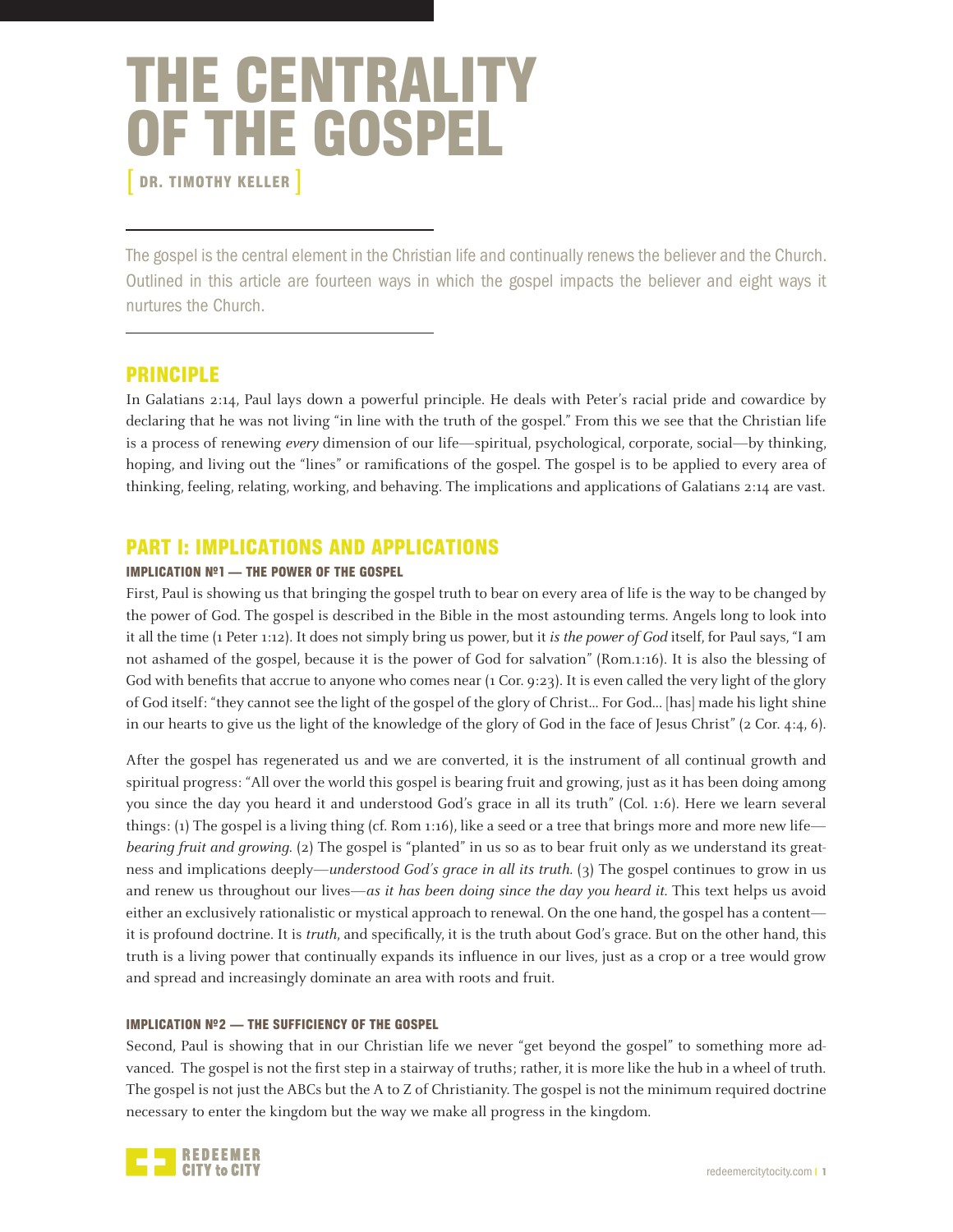We are not justified by the gospel and then sanctified by obedience; rather the gospel is the way we grow (Gal. 3:1–3) and are renewed (Col. 1:6). It is the solution to each problem, the key to each closed door, the power to take us through every barrier (Rom. 1:16–17). It is very common in the church to think as follows: "The gospel is for non-Christians. One needs it to be saved. But once saved, you grow through hard work and obedience." But Colossians 1:6 shows that this is a mistake. Both confession and "hard work" that is not arising from and in line with the gospel will not sanctify you—they will strangle you. All our problems come from a failure to apply the gospel. Thus when Paul left the Ephesians he committed them "to the word of his grace, which can build you up" (Acts 20:32).

The main problem in the Christian life, then, is that we have not thought out the deep implications of the gospel; we have not "used" the gospel in and on all parts of our life. Richard Lovelace says that most people's problems are just a failure to be oriented to the gospel—a failure to grasp and believe it through and through. Luther says, "The truth of the Gospel is the principle article of all Christian doctrine... Most necessary is it that we know this article well, teach it to others, and beat it into their heads continually" (on Gal. 2:14–15). The gospel is not easily comprehended. Paul says that the gospel does its renewing work in us only as we understand it in all its truth. All of us to some degree live around the truth of the gospel but do not "get it." So the key to continual and deeper spiritual renewal and revival is continual rediscovery of the gospel. The discovery of a new implication or application of the gospel—seeing more of its truth—is an important stage of any renewal. This is true for either an individual or a church.

#### APPLICATIONS

#### **The two "thieves" of the gospel**

Since Paul uses the metaphor of being "in line" with the gospel, we can consider that gospel renewal occurs when we keep from walking "off line" either to the right or to the left. A key for thinking out the implications of the gospel is to consider the gospel a third way between two mistaken opposites. However, we must realize that the gospel is not a halfway compromise between these two poles—it produces not something in the middle but something different from both.

Tertullian, a Christian writer in the second and third centuries, said, "Just as Christ was crucified between two thieves, so this doctrine of justification is ever crucified between two opposite errors." He meant that there were two basic false ways of thinking, each of which "steals" the power and the distinctiveness of the gospel from us by pulling us to one side or the other of the "gospel line." These two errors are very powerful, because they represent the natural tendency of the human heart and mind.

(The gospel is "revealed" by God [Rom. 1:17]—the unaided human mind cannot conceive it.) The "thieves" can be called moralism or legalism on the one hand and hedonism or relativism on the other hand. Another way to put it is: the gospel opposes both religion and irreligion (see Matt. 21:31; 22:10). On the one hand, moralism/ religion stresses truth without grace, for it says that we must obey the truth in order to be saved. On the other hand, relativism/irreligion stresses grace without truth, for it says that we are all accepted by God (if there is a God) and we have to decide what is true for us. But "truth" without grace is not really truth, and "grace" without truth is not really grace. Jesus was "full of grace and truth" (John 1:14). Any religion or philosophy of life that deemphasizes or loses one or the other of these truths falls into legalism or license, and either way, the joy and power and release of the gospel are stolen.

#### **The moralism-religion thief. How does moralism/religion steal joy and power?**

Moralism is the view that you are acceptable (to God, the world, others, yourself) through your attainments. Moralists do not have to be religious but often are. When they are, their religion is pretty conservative and filled with rules. Sometimes moralists have a view of God as very holy and just. This view will lead either to (a) self-hatred (because they can't live up to the standards) or (b) self-inflation (because they think they have lived up to the standards). It is ironic that inferiority and superiority complexes have the very same root. Whether

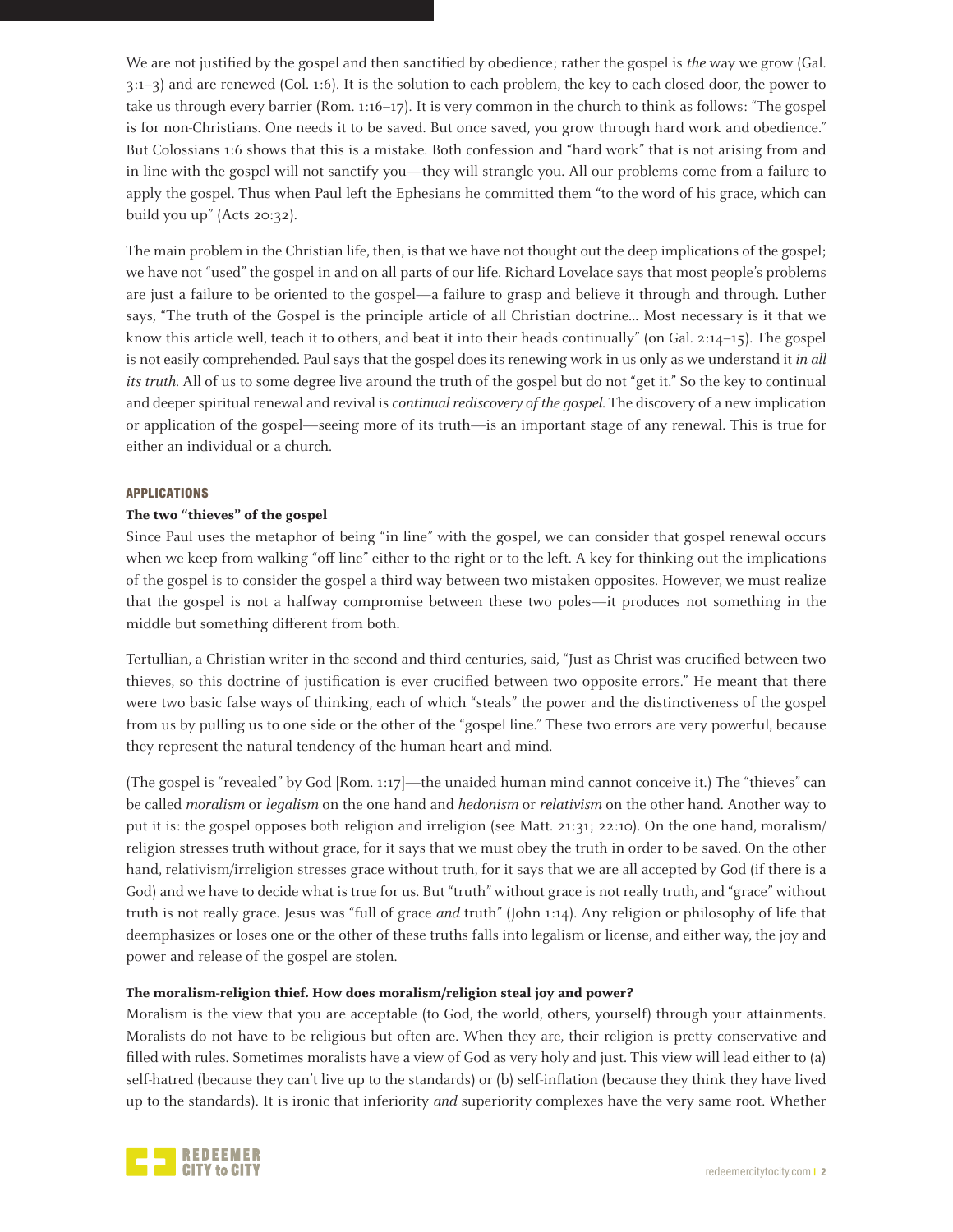the moralist ends up smug and superior or crushed and guilty just depends on how high the standards are and on his or her natural advantages such as family, intelligence, looks, willpower. Moralistic people can be deeply religious—but there is no transforming joy or power.

## **The relativism-irreligion thief. How does relativism steal joy and power?**

Relativists are usually irreligious, or else they prefer what is called "liberal" religion. On the surface, they are more happy and tolerant than moralistic/religious people. Although they may be highly idealistic in some areas (such as politics), they believe that everyone needs to determine what is right and wrong for themselves. They are not convinced that God is just and must punish sinners. Their beliefs in God will tend to picture him as loving or as an impersonal force. They may talk a great deal about God's love, but since they do not think of themselves as sinners, God's love for humankind costs him nothing. If God accepts us, it is because he is so welcoming or because we are not so bad. The gospel's concept of God's love is far richer and deeper and more electrifying.

## **What do both religious and irreligious people have in common?**

They seem so different, but from the viewpoint of the gospel, they are really the same.

## They are both ways to avoid Jesus as Savior and keep control of their lives.

Irreligious people seek to be their own saviors and lords through "worldly" pride. ("No one tells me how to live or what to do; I determine what is right and wrong for me!") But moral and religious people seek to be their own saviors and lords through "religious" pride. ("I am more moral and spiritual than other people, so God owes it to me to listen to my prayers and take me to heaven. God cannot let just anything happen to me—he owes me a happy life. I've earned it!") The irreligious person rejects Jesus entirely; the religious person uses Jesus as an example and helper and teacher—but not as a Savior. In her novel Wise Blood, Flannery O'Connor's main character Hazel thinks "that the way to avoid Jesus [is] to avoid sin." These are two different ways to do the same thing—control one's own life. (Note: Ironically, moralists, despite all the emphasis on traditional standards, are in the end self-centered and *individualistic*, because they have set themselves up as their own savior. Relativists, despite all their emphasis on freedom and acceptance, are in the end moralistic, because they still have to live up to [their own] standards or become desperate. And often they take great pride in their own openmindedness and judge others who are not.)

# They are both based on distorted views of the real God.

The irreligious person loses sight of the law and holiness of God, and the religious person loses sight of the love and grace of God; in the end they both lose the gospel entirely. For the gospel is that on the cross Jesus fulfilled the law of God out of love for us. Without a full understanding of the work of Christ, the reality of God's holiness will make his grace unreal, or the reality of God's love will make his holiness unreal. Only the gospel—that we are so sinful that we need to be saved utterly by grace—allows us to see God as he really is. The gospel shows us a God far more holy than the legalist can bear (he had to die because we could not satisfy his holy demands), and yet far more merciful than a humanist can conceive (he had to die because he loved us).

# They both deny our sin—and therefore lose the joy and power of grace.

It is obvious that relativistic, irreligious people deny the depth of sin, and thus the message "God loves you" has no power for them. But although religious persons may be extremely penitent and sorry for their sins, they see sins as simply a failure to live up to standards by which they are saving themselves. They do not see sin as the deeper self-righteousness and self-centeredness through which they are trying to live lives independent of God. So when they go to Jesus for forgiveness, they go only as a way to cover over the gaps in their project of selfsalvation. And when people say, "I know God is forgiving, but I cannot forgive myself," they mean that they reject God's grace and insist that they be worthy of his favor. So even religious people with "low self-esteem" are actually in their state because they will not see the depth of sin. They see it only as rule-breaking, not as rebellion and self-salvation.

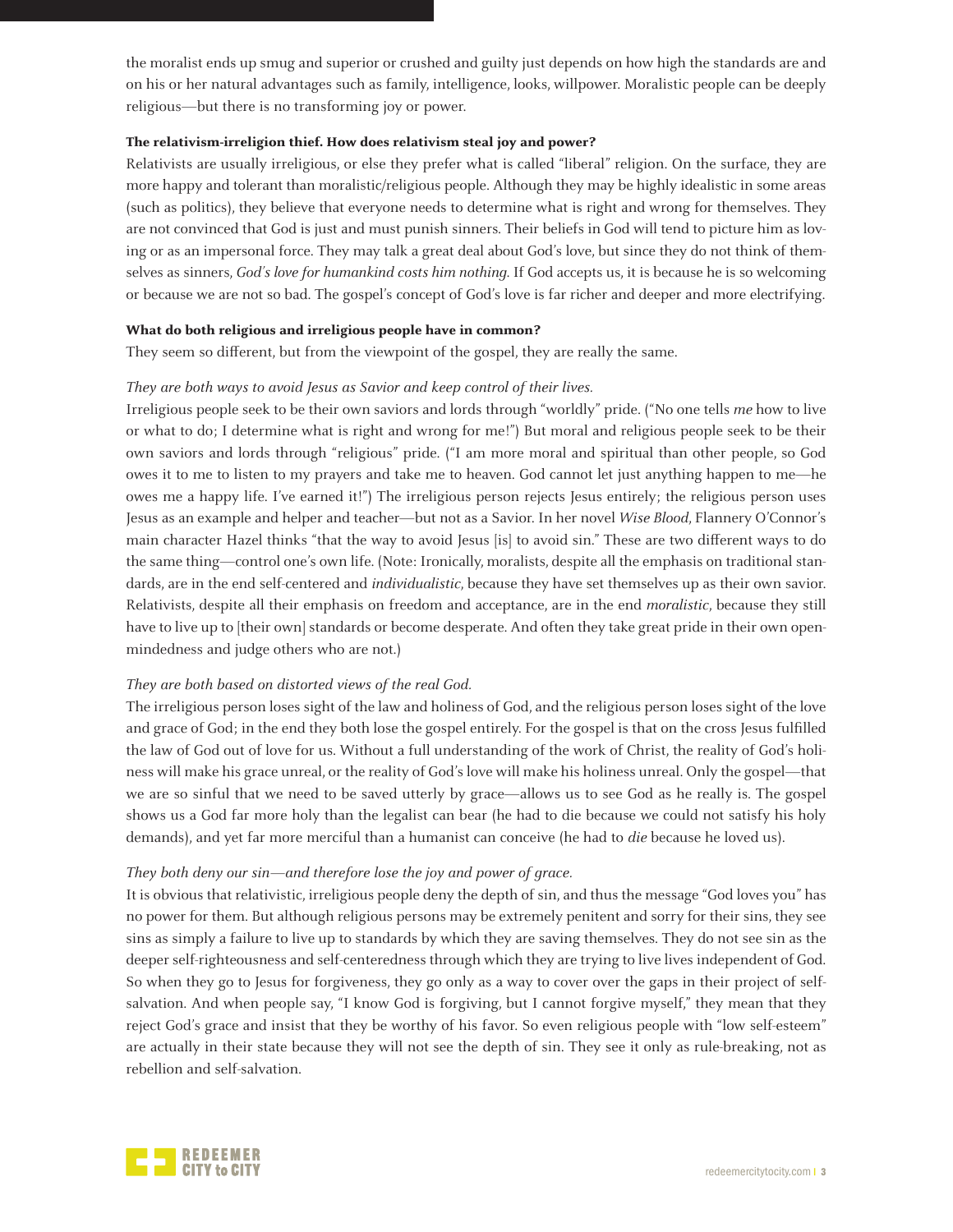#### A WHOLE NEW WAY OF SEEING GOD

Christians have adopted a whole new system of approach to God. They may have gone through both religious and irreligious phases in the past, but they have come to see that the reasons for both their irreligion and their religion were essentially the same, and essentially wrong! Christians come to see that both their sins and their best deeds have all been ways of avoiding Jesus as Savior. They come to see that Christianity is not fundamentally an invitation to become more religious. A Christian comes to say, "Though I have often failed to obey the moral law, the deeper problem was why I was trying to obey it. Even my efforts to obey it have been just ways of seeking to be my own savior. In that mindset, even if I obey or ask for forgiveness, I am really resisting the gospel and setting myself up as savior." To "get" the gospel is to turn from self-justification and rely on Jesus' record for a relationship with God. The irreligious don't repent at all, and the religious repent only of sins; Christians also repent of their righteousness. That is the distinction between the three groups—Christians, moralists (religious), and pragmatists (irreligious).

#### **SUMMARY**

Without a knowledge of our extreme sin, the payment of the cross seems trivial and does not electrify or transform us. But without a knowledge of Christ's completely satisfying life and death, the knowledge of sin would crush us or move us to deny and repress it. Take away either the knowledge of sin or the knowledge of grace and people's lives are not changed. They will either be crushed by the moral law or run from it in anger. So the gospel is not that we go from being irreligious to being religious but that we realize that our reasons for both our religiosity and our irreligiosity were essentially the same and essentially wrong. We were seeking to be our own savior and thereby keep control of our own life. When we trust in Christ as our Redeemer, we turn from trusting either self-determination or self-denial, either hedonism or moralism, for our salvation.

#### A WHOLE NEW WAY OF SEEING LIFE

Paul shows us, then, that we must not simply ask in every area of life, "What is the moral way to act?" but "What is the way that is in line with the gospel?" The gospel must be continually thought out to keep us from moving into our habitual moralistic or individualistic directions. We must bring everything in line with the gospel.

#### **The example of racism**

Since Paul applied the gospel to racism, let's use it as an example:

The moralistic approach to race. Moralists tend to be very proud of their culture. They easily fall into cultural imperialism and try to attach spiritual significance to their cultural norms, to make themselves feel morally superior to other peoples. This happens because moralistic people are very insecure, since they take the eternal law quite seriously and know deep down that they cannot keep it. Therefore they use cultural differences to buttress their sense of righteousness.

The relativistic approach to race. The opposite error from cultural imperialism is cultural relativism. This approach says, "Yes, traditional people were racists because they believed in absolute truth. But truth is relative. Every culture is beautiful in itself. Every culture must be accepted on its own terms."

The gospel approach to race. Christians know that intolerance does not stem so much from a belief in truth as from a lack of belief in *grace*. The gospel leads us (a) to be somewhat critical of all cultures, including our own (since there is truth), but (b) to realize that we can feel morally superior to no one; after all, we are saved by grace alone, and therefore a non-Christian neighbor may be more moral and wise than I. This gives the Christian a radically different posture from that of either moralists or relativists.

Note: Relativists (as noted above) are ultimately moralistic, and therefore they can be respectful only of other people who believe everything is relative! But Christians cannot feel morally superior to relativists.

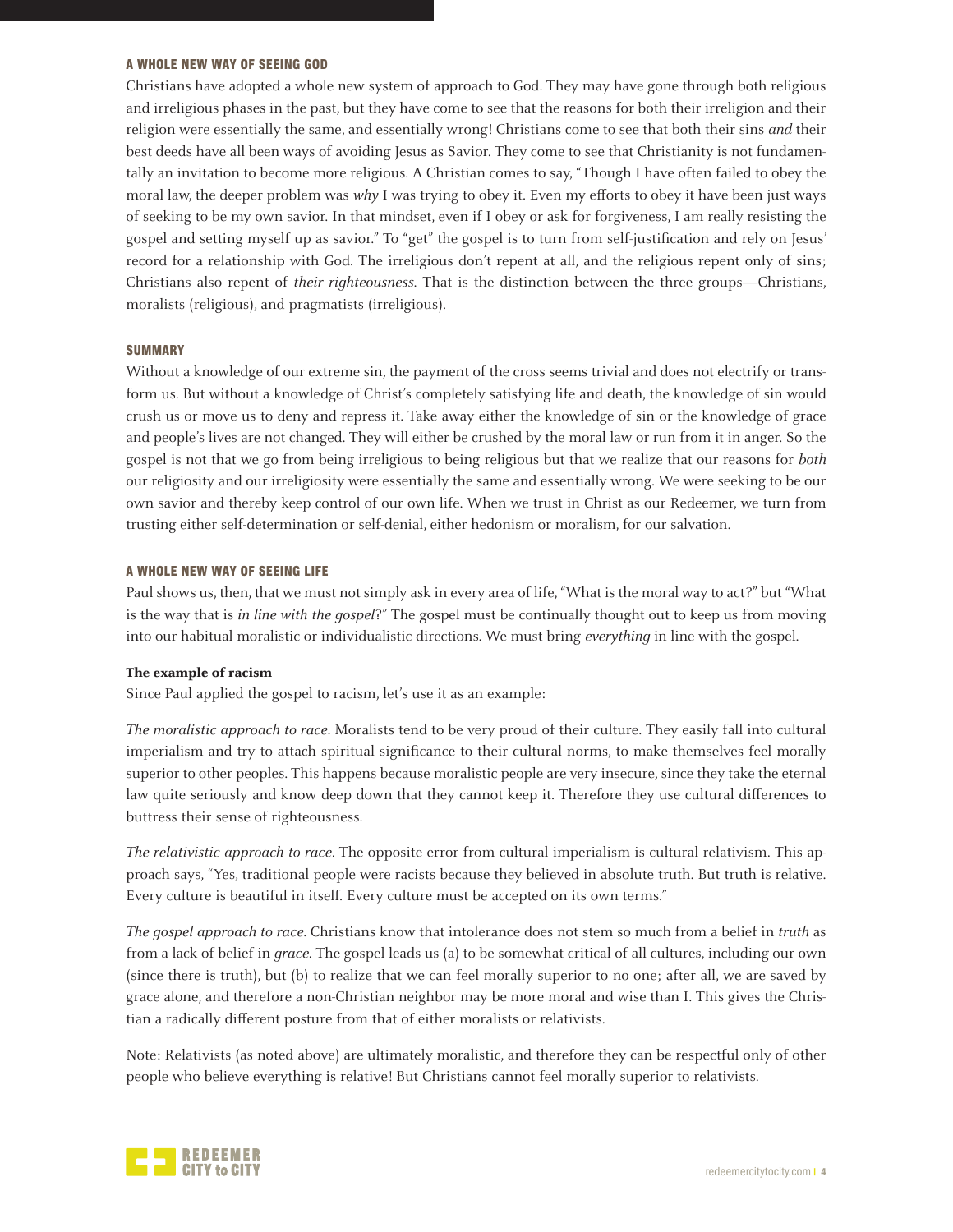# PART II: THE KEY TO EVERYTHING

The gospel is the way that *anything* is renewed and transformed by Christ—whether a heart, a relationship, a church, or a community. It is the key to all doctrine and to our view of our lives in this world. Therefore, all our problems come from a lack of orientation to the gospel. Put positively, the gospel transforms our hearts and thinking and approaches to absolutely everything.

# A. THE GOSPEL AND THE INDIVIDUAL

- 1. Approach to discouragement. When a person is depressed, the moralist says, "You are breaking the rules repent." On the other hand, the relativist says, "You just need to love and accept yourself." Without the gospel, superficialities will be addressed instead of the heart. The moralist will work on behavior and the relativist will work on the emotions themselves. But (assuming there is no physiological basis for the depression) the gospel leads us to examine ourselves and say, "Something in my life has become more important than God, a pseudo-savior, a form of works-righteousness." The gospel leads us to repentance, not to merely setting our will against superficial issues.
- 2. Approach to the physical world. Some moralists are indifferent to the physical world and see it as "unimportant." Other moralists are downright afraid of physical pleasure, and since they are seeking to earn their salvation, they prefer to focus on sins of a physical nature like a failure to discipline sex and the other appetites. These are easier to avoid than sins of the spirit like pride. Therefore, moralists prefer to see sins of the body as worse than other kinds. The legalism that results usually leads to a distaste of pleasure. On the other hand, the relativist is often a hedonist, someone who is controlled by pleasure and makes it an idol. The gospel leads us to see that God has created both body and soul and so will redeem both body and soul, although under sin both body and soul are broken. Thus the gospel leads us to enjoy the physical (and to fight against physical brokenness, such as sickness and poverty) yet to be moderate in our use of material things.
- 3. Approach to love and relationships. Moralism often makes relationships into a "blame game." This is because a moralist is traumatized by criticism that is too severe and maintains a self-image as a good person by blaming others. On the other hand, moralism can use the procuring of love as the way to "earn our salvation" and convince ourselves we are worthy persons. That often creates what is called "codependency"—a form of self-salvation through needing people or needing people to need you (that is, saving yourself by saving others). On the other hand, much relativism reduces love to a negotiated partnership for mutual benefit. You relate only as long as it is not costing you anything. So the choice without the gospel is to selfishly use others or to selfishly let yourself be used by others. But the gospel leads us to do neither. We do sacrifice and commit ourselves, but not out of a need to convince ourselves or others that we are acceptable. We can love the person enough to confront when that's needed, yet stay with the person even when it does not benefit us.
- 4. Approach to suffering. Moralism takes the "Job's friends" approach, laying guilt on yourself. You simply assume, "I must be bad to be suffering." Under the guilt, though, there is always anger toward God. Why? Because moralists believe that God owes them. The whole point of moralism is to put God in your debt. Because you have been so moral, you feel you don't really deserve suffering. Moralism tears you up, for at one level you think, "What did I do to deserve this?" but on another level you think, "I probably did everything to deserve this!" When the moralist suffers, then, he or she must either feel mad at God (because I have been performing well) or mad at self (because I have not been performing well) or both. On the other hand, the relativist/pragmatist feels justified in avoiding suffering at all costs—lying, cheating, and broken promises are okay. But when suffering does come, the pragmatist lays the fault at God's doorstep, claiming that he must be either unjust or impotent. The cross shows us, however, that God redeemed us through suffering. God suffered not that we might not suffer but that in our suffering we could become like him. Since both the moralist and the pragmatist ignore the cross, they will both be confused and devastated by suffering.

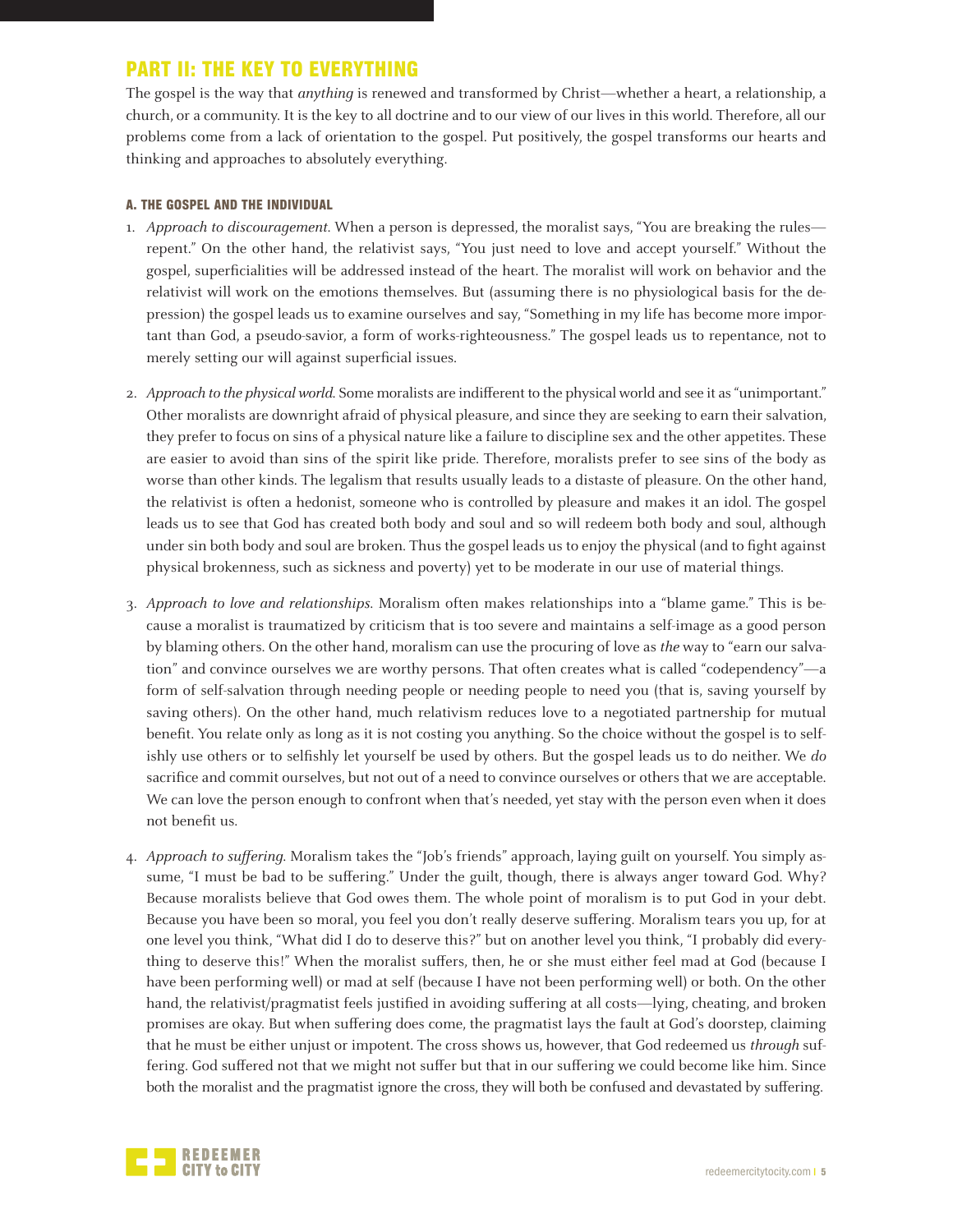- 5. Approach to sexuality. The relativist sees sex as merely biological and physical appetite. The moralist tends to see sex as dirty or at least a dangerous impulse that leads constantly to sin. But the gospel shows us that sexuality is to reflect the self-giving of Christ. He gave himself completely without conditions, so we are not to seek intimacy while holding on to control of our life. If we give ourselves sexually, we are to give ourselves legally, socially, personally—utterly. Sex is to happen only within a totally committed, permanent relationship of marriage.
- 6. Approach to one's family. Moralism can make you a slave to parental expectations, while relativism sees no need for family loyalty or the keeping of promises and covenants if they do not "meet my needs." The gospel frees you from making parental approval an absolute or psychological salvation, for it points to how God becomes the ultimate Father. Then you will neither be too dependent on nor too hostile toward your parents.
- 7. Approach to self-control. Moralists tell us to control our passions for fear of punishment. This is a volitionbased approach. Relativism tells us to express ourselves and find out what is right for us. This is an emotion-based approach. The gospel tells us that the free, unconditional grace of God "teaches" us to "say no" to our passions (Titus 2:12) if we listen to it. This is a whole-person approach, starting with the truth descending into the heart.
- 8. Approach to witness. The pragmatist would deny the legitimacy of evangelism altogether. The moralist person does believe in proselytizing, because "we are right and they are wrong." Such proselytizing is almost always offensive. But the gospel produces a different constellation of traits in us: First, we are compelled to share the gospel out of generosity and love, not guilt. Second, we are freed from fear of being ridiculed or hurt by others, since we already have God's favor by grace. Third, we learn humility in our dealings with others, because we know we are saved by grace alone, not because of our superior insight or character. Fourth, we are hopeful about everyone, even the "hard cases," because we ourselves were saved only because of grace, not because we were likely people to be Christians. Fifth, we are courteous and careful with people. We don't have to push or coerce them, for it is only God's grace that opens hearts, not our eloquence or persistence or even their openness. All these traits create not only a winsome evangelist but an excellent neighbor in a multicultural society.
- 9. Approach to human authority. Moralists will tend to obey human authorities (family, tribe, government, cultural customs) too much, since they rely so heavily on their self-image of being moral and decent. Relativists will obey human authority either too much (since they have no higher authority by which they can judge their culture) or else too little (they may obey only when they know they won't get caught). That means either authoritarianism or anarchy. But the gospel gives you both a standard by which to oppose human authority—if it contradicts the gospel—and an incentive to obey the civil authorities from the heart, even when you could get away with disobedience.
- 10. Approach to human dignity. Moralists often have a pretty low view of human nature—they mainly see human sin and depravity. Relativists, on the other hand, have no good basis for treating people with dignity. Usually they have no religious beliefs about what human beings are. (If people are just chance products of evolution, how do we know they are more valuable than a rock?) But the gospel shows us that every human being is infinitely fallen (lost in sin) and infinitely exalted (in the image of God). So we treat every human being as precious, yet dangerous!
- 11. Approach to guilt. When you say, "I can't forgive myself," it means there is some standard or condition or person that is more central to your identity than the grace of God. If you cannot forgive yourself, it is because you have failed your real god, your real righteousness, and it is holding you captive. The moralist's false god is usually a god of their imagination that is holy and demanding but not gracious. The relativist's false god is usually some achievement or relationship. God is the only God who forgives—no other "god" will.

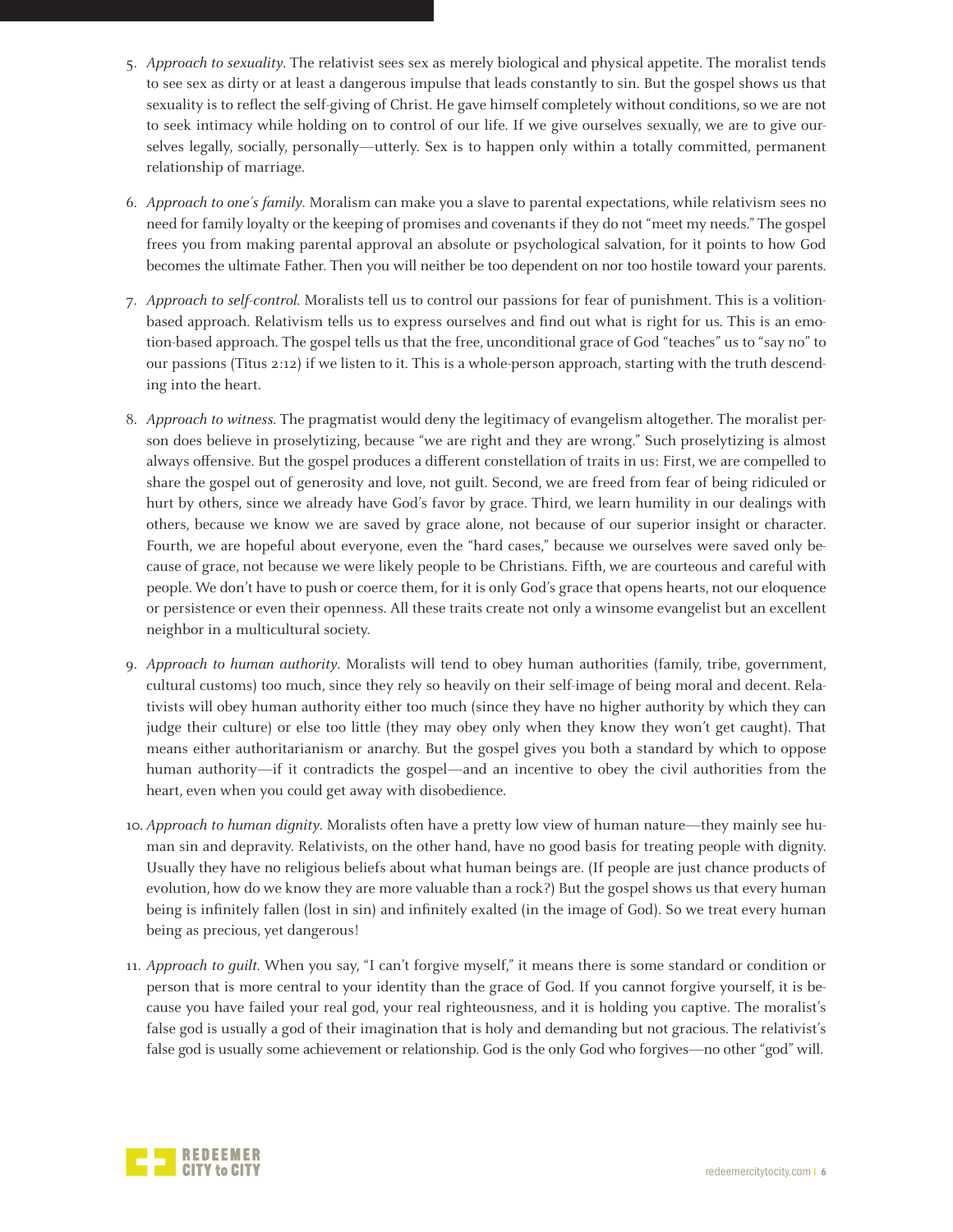- 12. Approach to self-image. Without the gospel, your self-image is based upon living up to some standards whether yours or someone else's imposed upon you. If you live up to those standards, you will be confident but not humble. If you don't live up to them, you will be humble but not confident. Only in the gospel can you be both enormously bold and utterly sensitive and humble. For you are both perfect and a sinner!
- 13. Approach to joy and humor. Moralism eats away at joy and humor—because the system of legalism forces you to take yourself (your image, your appearance, your reputation) very seriously. Relativism, on the other hand, will tend toward cynicism as life goes on. This cynicism grows from a lack of hope for the world: in the end evil will triumph—there is no judgment or divine justice. But if we are saved by grace alone, then the very fact of being Christian is a constant source of amazed delight for us. There is nothing matter-of-fact about our lives, no "of course" to our lives. It is a miracle that we are Christians, and we have hope. So the gospel that creates bold humility should give us a deep sense of humor. We don't have to take ourselves seriously, and we are full of hope for the world.
- 14. Approach to "right living." Jonathan Edwards points out that "true virtue" is possible only for those who have experienced the grace of the gospel. Any person who is trying to earn their salvation does "the right thing" in order to get into heaven, or in order to better their self-esteem, or for another essentially self-interested reason. But persons who know they are totally accepted already do the right thing out of sheer delight in righteousness for its own sake. Only in the gospel do you obey God for God's sake and not for what God will give you. Only in the gospel do you love people for their sake (not yours), do good for its own sake (not yours), and obey God for his sake (not yours). Only the gospel makes doing the right thing a joy and delight, not a burden or a means to an end.

# B. THE GOSPEL AND THE CHURCH

- 1. Approach to ministry in the world. Moralism tends to place all the emphasis on the individual human soul. Moralistic religionists will insist on converting others to their faith and church but will ignore the social needs of the broader community. On the other hand, "liberalism" will tend to emphasize only amelioration of social conditions and minimize the need for repentance and conversion. The gospel leads to love, which in turn moves us to give our neighbor whatever is needed—conversion or a cup of cold water, evangelism and social concern.
- 2. Approach to worship. Moralism leads to a dour and somber kind of worship that may be long on dignity but is short on joy. A shallow understanding of "acceptance" without a sense of God's holiness, on the other hand, can lead to frothy or casual worship. (Meanwhile, a sense of *neither* God's love nor his holiness leads to a worship service that feels like a committee meeting!) But the gospel leads us to see that God is both transcendent and immanent. His immanence makes his transcendence comforting, while his transcendence makes his immanence amazing. The gospel leads to both awe and intimacy in worship, for the Holy One is now our Father.
- 3. Approach to the poor. The pragmatist tends to scorn the faith of the poor and see them as helpless victims needing expertise. This is born out of a disbelief in God's common grace to all. Ironically, the secular mindset also dismisses the reality of sin, and thus anyone who is poor must be oppressed, a helpless victim. Moralists, on the other hand, tend to scorn the poor as failures and weaklings. They see them as somehow to blame for their situation. But the gospel leads us to be (a) humble, without moral superiority, knowing that we were spiritually bankrupt but have been saved by Christ's free generosity; (b) gracious, not worried too much about "deservingness," since we didn't deserve Christ's grace; and (c) respectful of believing poor Christians as brothers and sisters from whom we can learn. It is only the gospel that can bring people into a humble respect for and solidarity with the poor.
- 4. Approach to doctrinal distinctives. The "already" of the New Testament makes us bold in our proclamation. We can most definitely be sure of the central doctrines that support the gospel. But the "not yet" requires charity and humility in nonessential beliefs. That is, we must be moderate about what we teach except when it comes to the cross, grace, and sin. In our views, especially our opinions on issues that Christians